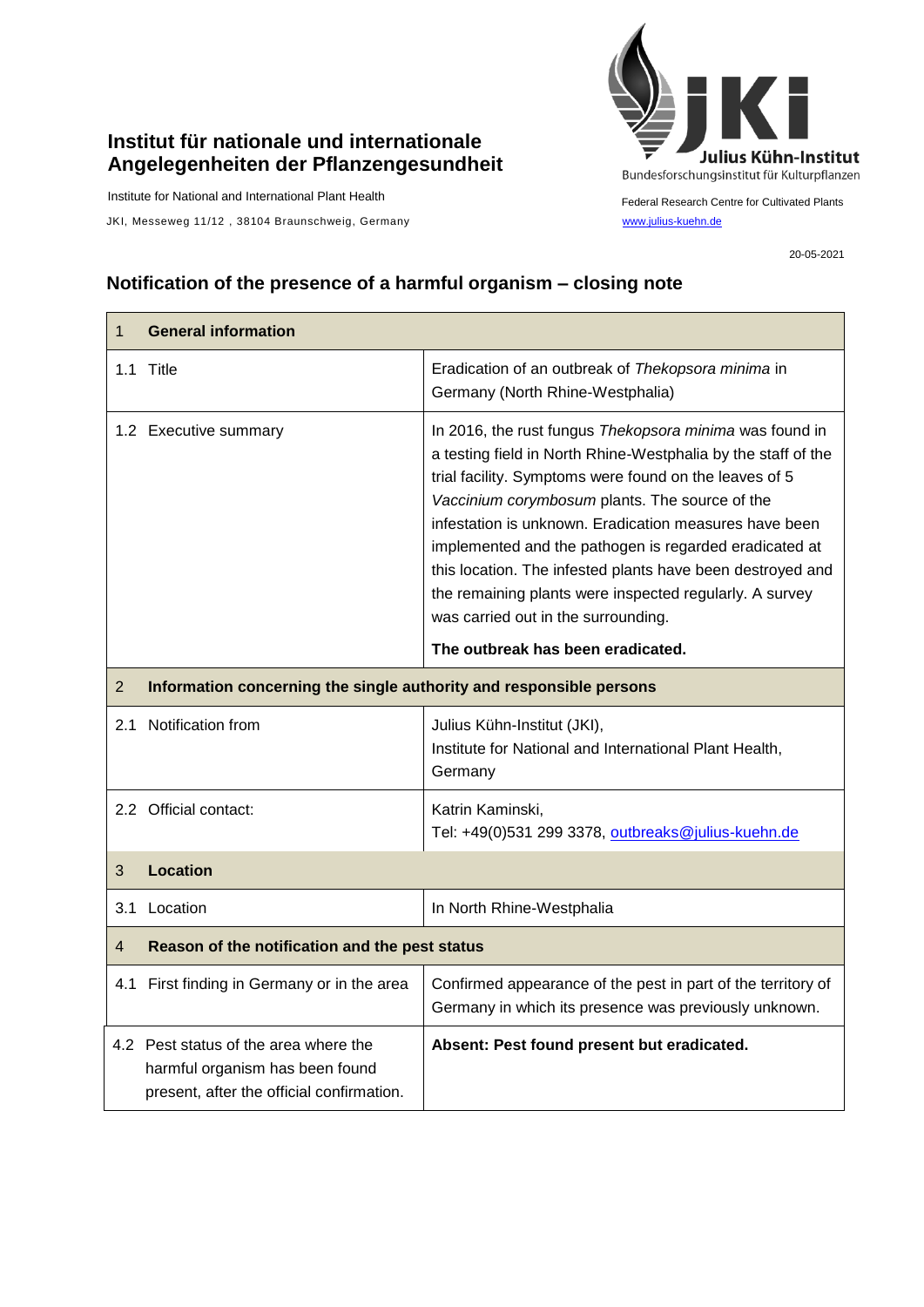|     | 4.3 Pest status in Germany before the<br>official confirmation of the presence, or<br>suspected presence, of the harmful<br>organism. | Transient: actionable, under eradication                                                                                                                                       |
|-----|---------------------------------------------------------------------------------------------------------------------------------------|--------------------------------------------------------------------------------------------------------------------------------------------------------------------------------|
|     | 4.4 Pest status in Germany after the<br>official confirmation of the presence of<br>the harmful organism.                             | Transient: actionable, under eradication                                                                                                                                       |
| 5   | Finding, sampling, testing and confirmation of the harmful organism                                                                   |                                                                                                                                                                                |
| 5.1 | How the presence or appearance of<br>the harmful organism was found.                                                                  | Information submitted by professional operators,<br>laboratories or other persons.                                                                                             |
|     |                                                                                                                                       | Suspicious plants were found during a regular control of<br>the testing field by staff of the trial facility of the Chamber<br>of Agriculture.                                 |
|     | 5.2 Date of finding:                                                                                                                  | 14-04-2016                                                                                                                                                                     |
|     | 5.3 Sampling for laboratory analysis.                                                                                                 | Date of sampling: 14-04-2016                                                                                                                                                   |
|     | 5.4 Name and address of the Laboratory                                                                                                | Landwirtschaftskammer Nordrhein-Westfalen<br>Pflanzenschutzdienst                                                                                                              |
|     |                                                                                                                                       | Gartenstraße 11                                                                                                                                                                |
|     |                                                                                                                                       | 50765 Köln-Auweiler                                                                                                                                                            |
| 5.5 | Diagnostic method                                                                                                                     | PCR and DNA sequencing                                                                                                                                                         |
|     | 5.6 Date of official confirmation of the<br>harmful organism's identity.                                                              | 19-04-2016                                                                                                                                                                     |
| 6   | Infested area, and the severity and source of the outbreak in that area                                                               |                                                                                                                                                                                |
| 6.1 | Characteristics of the infested area<br>and its vicinity.                                                                             | Open air - production area, field (arable, pasture)<br>Plant to be (re)planted or reproduced.                                                                                  |
|     | 6.2 Host plants in the infested area and its<br>vicinity                                                                              | Rhododendron, Vaccinium corymbosum                                                                                                                                             |
|     | 6.3 Infested plant(s), plant product(s) and<br>other object(s).                                                                       | Vaccinium corymbosum (5 pce)                                                                                                                                                   |
|     | 6.4 Severity of the outbreak.                                                                                                         | Low severity (5 infested plants within a stock of 500 plants<br>in a testing field area - 2500 m <sup>2</sup> ).                                                               |
| 6.5 | Source of the outbreak                                                                                                                | Unknown                                                                                                                                                                        |
| 7   | <b>Official phytosanitary measures</b>                                                                                                |                                                                                                                                                                                |
| 7.1 | Adoption of official phytosanitary<br>measures.                                                                                       | Official phytosanitary measures have been taken inside<br>the demarcated area. The infested plants were destroyed<br>and a 500 radius zone in the surroundings of the infested |